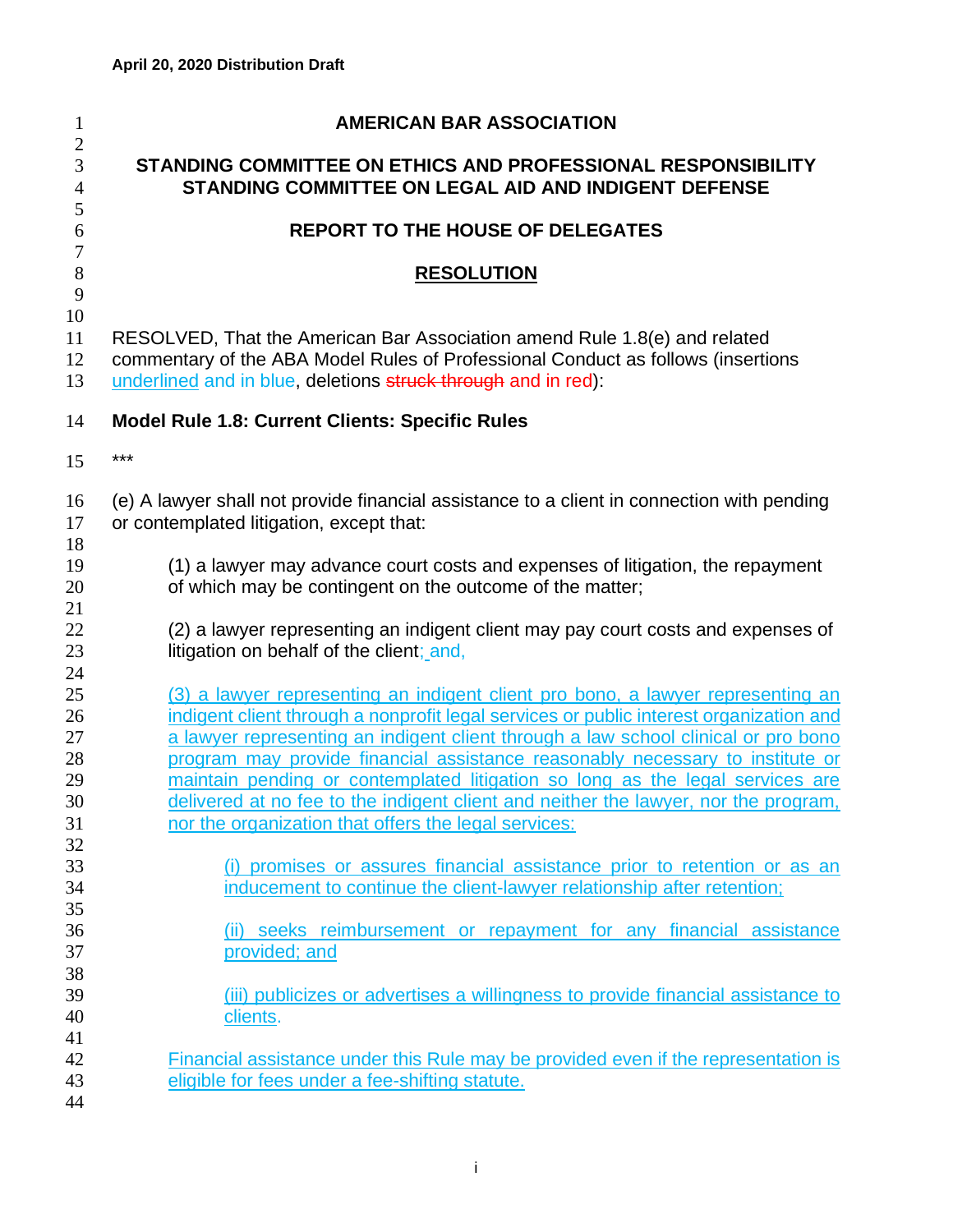\*\*\*

#### **Comment**

- 
- **Financial Assistance**
- 

 [10] Lawyers may not subsidize lawsuits or administrative proceedings brought on behalf of their clients, including making or guaranteeing loans to their clients for living expenses, because to do so would encourage clients to pursue lawsuits that might not otherwise be brought and because such assistance gives lawyers too great a financial stake in the litigation. These dangers do not warrant a prohibition on a lawyer lending a client court costs and litigation expenses, including the expenses of medical examination and the costs of obtaining and presenting evidence, because these advances are virtually indistinguishable from contingent fees and help ensure access to the courts. Similarly, an exception allowing lawyers representing indigent clients to pay court costs and litigation expenses regardless of whether these funds will be repaid is warranted.

 [11] Paragraph (e)(3) provides another exception. It allows a lawyer representing an indigent client without fee, a lawyer representing an indigent client through a nonprofit legal services or public interest organization, and a lawyer representing an indigent client through a law school clinical or pro bono program to provide reasonable financial assistance beyond litigation expenses and court costs to help indigent clients meet basic needs in connection with contemplated or pending litigation or administrative proceedings. Financial assistance permitted under paragraph (e)(3) includes reasonable contributions toward food, rent, transportation, medicine and similar necessities of life. 

- [12] Financial assistance may be provided pursuant to paragraph (e)(3) even if the representation is eligible for fees under a fee-shifting statute. However, paragraph (e)(3) does not permit lawyers, organizations, or programs to provide assistance in other contemplated or pending litigation in which the lawyer may eventually recover a fee, such as contingent-fee personal injury cases or cases in which fees may be available under a contractual fee-shifting provision, even if the lawyer or organization or program does not eventually receive a fee.
- 

 [13] The paragraph (e)(3) exception is narrow. Humanitarian acts are allowed in specific circumstances where it is unlikely that the financial assistance would cause conflicts of interest or invite abuse. Paragraph (e)(3) prohibits the lawyer, the program, and the organization from (i) promising or assuring financial assistance prior to retention or as an 82 inducement to continue the client-lawyer relationship after retention, (ii) seeking reimbursement or repayment of any financial assistance provided, and (iii) publicizing or 84 advertising a willingness to provide financial assistance to clients beyond court costs and expenses of litigation in connection with contemplated or pending litigation.

### [No other changes proposed in the commentary to this Rule except renumbering 87 succeeding paragraphs.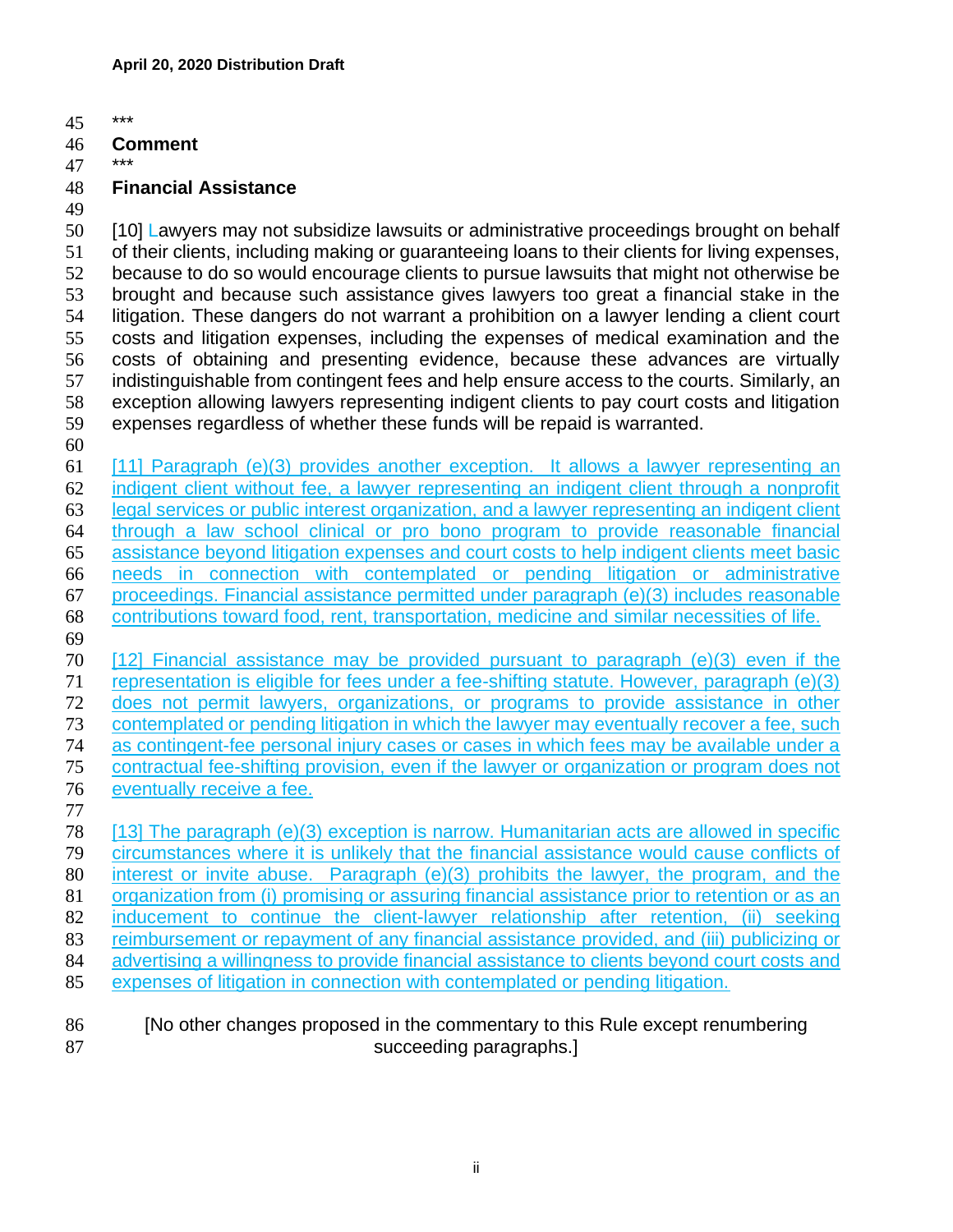### **AMERICAN BAR ASSOCIATION**

#### **STANDING COMMITTEE ON ETHICS AND PROFESSIONAL RESPONSIBILITY STANDING COMMITTEE ON LEGAL AID AND INDIGENT DEFENDANTS**

### **REPORT TO THE HOUSE OF DELEGATES**

### **REPORT**

### **I. Introduction**

"The legal system at its most fundamental level, is about access to justice." ABA President Judy Perry Martinez, April 6, 2020<sup>1</sup>

The Standing Committee on Ethics and Professional Responsibility (SCEPR) proposes adding a narrow humanitarian exception to Model Rule 1.8(e) that will increase access to justice for our most vulnerable citizens. Rule 1.8(e) forbids financial assistance for living expenses to clients who are represented in a pending or contemplated litigation or administrative proceedings. SCEPR's proposal would *permit* financial assistance for living expenses only to indigent clients, only in the form of gifts not loans, only when the lawyer is working pro bono without fee to the client, and only where there is a need for help to pay for such items as medical treatment, food, rent, and transportation while the case is pending. Humanitarian exceptions, variously worded, appear in the rules of ten U.S. jurisdictions.

The proposal addresses a gap in the current rule. Currently, lawyers

- may provide financial assistance to any transactional client;
- may invest in a transactional client, subject to Rule 1.8(a); and
- may offer social hospitality to any litigation or transactional client as part of business development; and
- may advance the costs of litigation with repayment contingent on the outcome or no repayment if the client is indigent.

The only clients to whom a lawyer may not give money or things of value are those litigation clients who need help with the basic necessities of life.

Supporting a humanitarian exception to Rule 1.8(e), one pro bono lawyer wrote: "There are plenty of situations in which a small amount of money can make a huge difference for a client, whether for food, transportation, or clothes."<sup>2</sup> Another wrote: "I

<sup>1</sup> *Coping with a Pandemic: ABA President Judy Perry Martinez*, Law360, April 6, 2020.

<sup>&</sup>lt;sup>2</sup> Statement of Legal Services Corporation ("LSC") Program Executive Director in connection with a Survey conducted by the National Legal Aid and Defender Association (NLADA) for the ABA Standing Committee on Legal Aid and Indigent Defense ("SCLAID"), on file with SCLAID (hereinafter, "SCLAID Survey"). *See also*, Philip G. Schrag, THE UNETHICAL ETHICS RULE: NINE WAYS TO FIX MODEL RULE OF PROFESSIONAL CONDUCT 1.8(E), 28 GEORGETOWN JOURNAL OF LEGAL ETHICS, 39, 40 (Model Rule 1.8(e) "is at odds with the legal profession's goal of facilitating access to justice. [It] bars lawyers from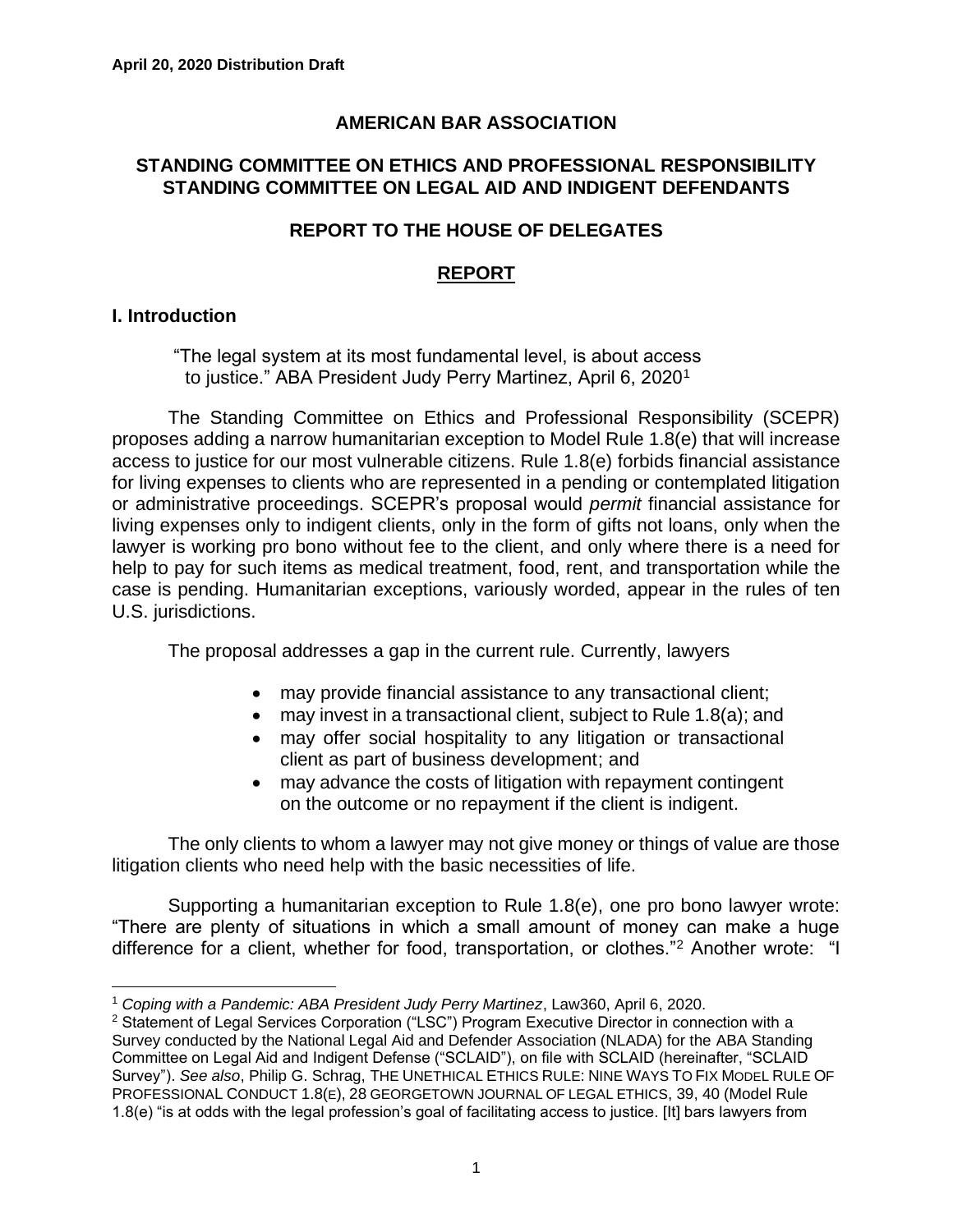hate that helping a client . . . is against the rules."<sup>3</sup> And another: "Legal aid attorneys grapple with enough heartache and burdens that they should not also have to worry about whether a minor gift—an expression of care and support for a client in need—could violate the rule." $4$ 

Rule 1.8 cmt. [10] gives two reasons for the prohibition against lawyers financially assisting litigation clients. First, it prevents lawyers from having "too great a financial stake in the litigation." Second, allowing assistance would "encourage clients to pursue lawsuits that would not otherwise be brought."

Regarding the first reason, because the assistance permitted by SCEPR's proposal must be in the form of a gift, not a loan, there is no interest in recoupment that could affect the lawyer's advice. Further, the amounts will often be small compared to the sums lawyers may now advance for litigation costs, which are repayable from a client's recovery and therefore could affect the lawyer's judgment.

Regarding the second reason—that financial assistance will "encourage... lawsuits that might not otherwise be brought"—in the limited circumstances the amendment describes, that outcome, if it occurs, furthers ABA Policy. By enabling the most financially vulnerable clients to vindicate their rights in court within the proposals restrictions, the amendment ensures equal justice under law, a core ABA mission. 5

Support for this conclusion is found in legislation—for example, in civil rights and anti-discrimination statutes that empower courts to award counsel fees to the prevailing plaintiff. The policy behind this legislation is to facilitate access to courts, not discourage it.<sup>6</sup> Lawyers in turn advance the legislative purpose if they can financially help their indigent clients with living expenses while a case is pending.

Support is also found in two Supreme Court opinions recognizing the social value of court access. In another context, Justice Hugo Black wrote "there can be no equal justice where the kind of trial a man gets depends on the amount of money he has."<sup>7</sup> Nor can there be equal justice when the ability to bring and prosecute a case—to get a trial at all—depends on the amount of money a client has.

4 *Id.*

assisting their low-income litigation clients with living expenses, such as food, shelter and medicine, though such clients may suffer or even die while waiting for a favorable litigation result." The rule should be changed "[b]ecause of its indifference to the humanitarian or charitable impulses of lawyers and its harsh effect on indigent clients").

<sup>&</sup>lt;sup>3</sup> Statement of LSC Program Executive Director in connection with the SCLAID Survey.

<sup>&</sup>lt;sup>5</sup> See ABA Mission Statement, [https://www.americanbar.org/about\\_the\\_aba/aba-mission-goals/](https://www.americanbar.org/about_the_aba/aba-mission-goals/) ; Many ABA policies support equal justice. *See, e.g.,* ABA Constitution Art. 10, sec. 10.1 (creation of the Civil Rights and Social Justice Section and Criminal Justice Section); ABA Constitution Art. 15 (creation of the ABA Fund for Justice and Education); ABA By-laws sec. 31.7 (creation of the SCLAID).

<sup>6</sup> *See* Hensley v. Eckerhart, 461 U.S. 424, 429 (1983)("The purpose of § 1988 is to ensure "effective access to the judicial process" for persons with civil rights grievances. H.R.Rep. No. 94-1558, p. 1H.R.Rep. No. 94-1558, p. 1 (1976)")

<sup>7</sup> Griffin v. Illinois 351 U.S. 12, 19 (1956).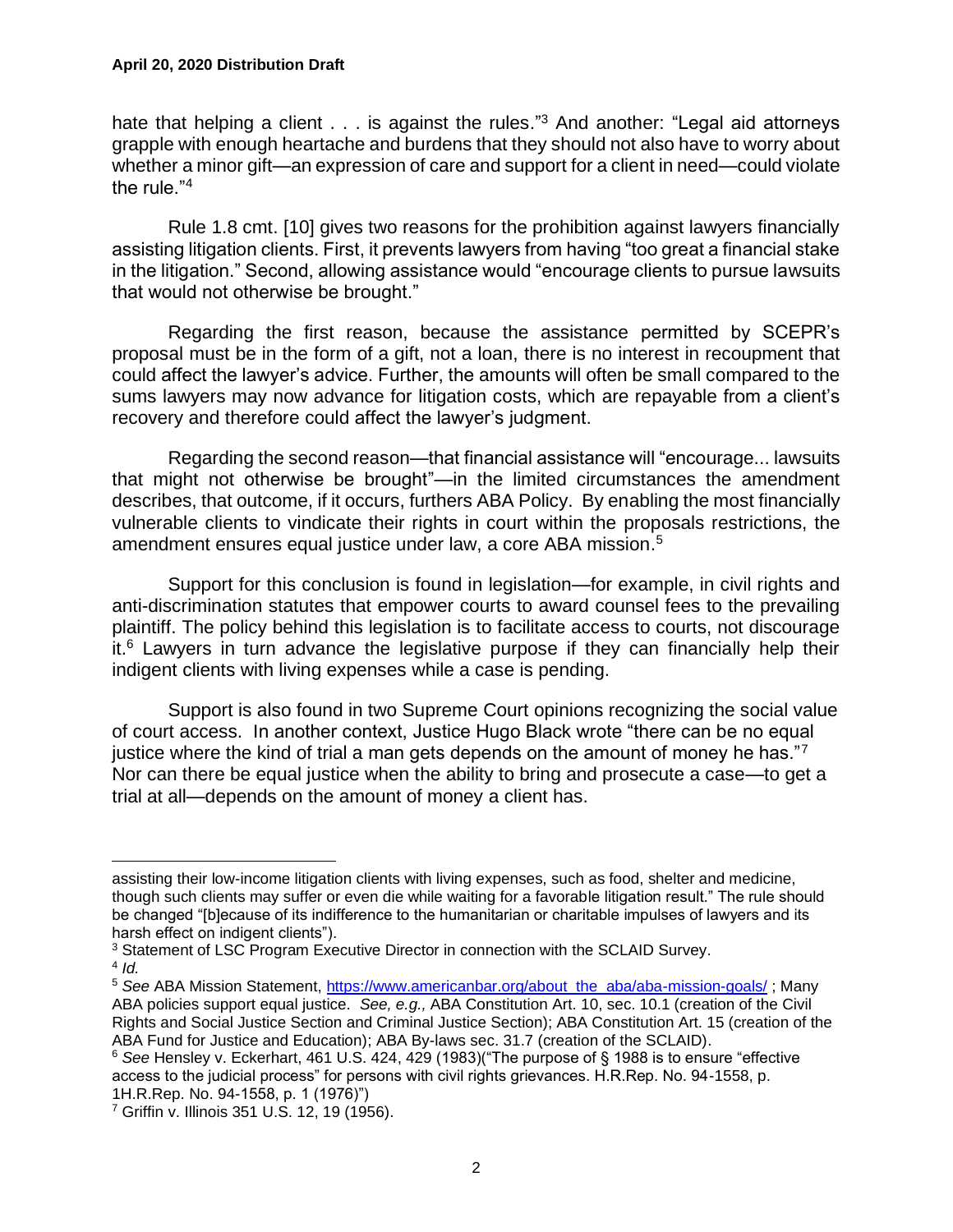Nearly thirty years later, Justice Byron White rejected the argument that restrictions on lawyer advertising were justified by the goal of not "stirring up litigation." Justice White wrote:

But we cannot endorse the proposition that a lawsuit, as such, is an evil. Over the course of centuries, our society has settled upon civil litigation as a means for redressing grievances, resolving disputes, and vindicating rights when other means fail. There is no cause for consternation when a person who believes in good faith and on the basis of accurate information regarding his legal rights that he has suffered a legally cognizable injury turns to the courts for a remedy: "we cannot accept the notion that it is always better for a person to suffer a wrong silently than to redress it by legal action". . . . That our citizens have access to their civil courts is not an evil to be regretted; rather, it is an attribute of our system of justice in which we ought to take pride.<sup>8</sup>

The amendment SCPR proposes is client-centric, focused on the most vulnerable populations, and protects the ability of indigent persons to gain access to justice where they might otherwise be foreclosed as a practical matter because of their poverty.

### **II. Support for this Proposal in the Nonprofit Community**

SCEPR has received support from approximately sixty lawyers in nonprofit organizations and legal services and legal aid offices, the Legal Aid Society in NYC—an office of over 1200 lawyers, and clinical faculty at law schools nationwide.<sup>9</sup> Further, in a letter to the ABA Board of Governors, the Association of Pro Bono Counsel ("APBCo"), a membership organization of nearly 250 partners, counsel, and practice group managers who run pro bono practices on primarily a full-time basis at more than 100 of the country's largest law firms wrote:

APBCo supports the effort to modify the Model Rules and permit pro bono lawyers to help their indigent clients meet basic human necessities, such as food, rent, transportation and medicine during the course of the representation. In the context of pro bono representation, none of these kinds of charitable gifts present any concerns raised by the Model Rule, which is designed to prevent lawyers from providing financial assistance to clients in order to subsidize lawsuits or administrative proceedings in a way that encourages clients to pursue lawsuits that might not otherwise be brought and gives lawyers a specific financial stake in the litigation. Neither pro bono lawyers nor their firms profit from public interest representation;

<sup>8</sup> Zauderer v. Disciplinary Counsel, 471 U.S. 626, 643 (1985) (*citing* Bates v. State Bar of Arizona, 433 U. S. 350, 376)

<sup>9</sup> *See* emails dated April 10 and April 11, 2020 from Daniel L. Greenberg and Barbara S. Gillers to public interest lawyers and law school clinicians, and responses, on file with SCEPR.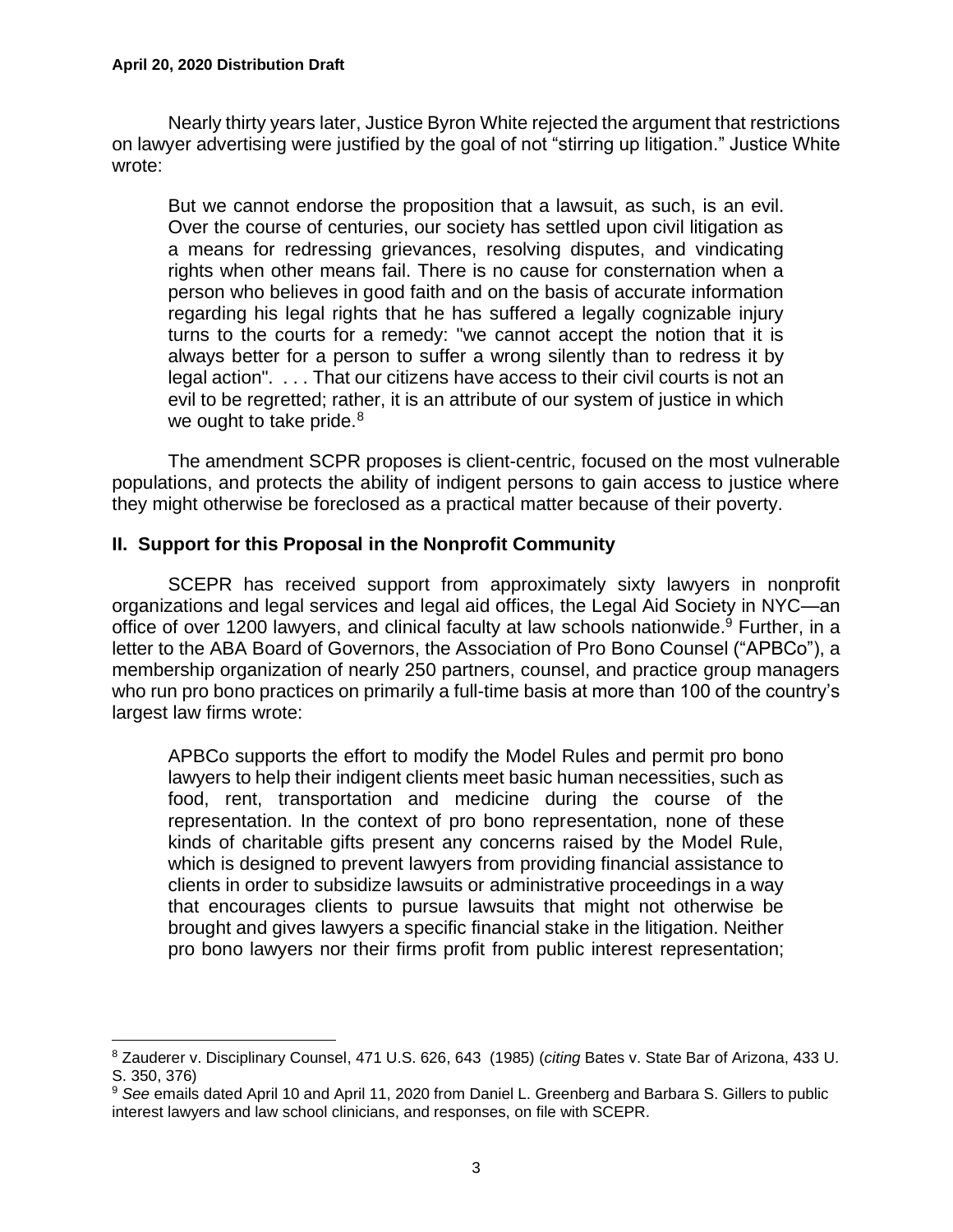the kinds of limited financial assistance contemplated by the proposed amendment will in no way violate the intended policy behind the Rule.<sup>10</sup>

#### **III. Background**

Model Rule 1.8(e) was adopted in 1983.<sup>11</sup> Its prohibition against financial assistance in connection with litigation is derived from the common law prohibitions against champerty and maintenance.<sup>12</sup> As originally defined, maintenance is "'improperly stirring up litigation and strife by giving aid to one party to bring or defend a claim without just cause or excuse."<sup>13</sup> Champerty is "a specialized form of maintenance in which the person assisting another's litigation becomes an interested investor because of a promise by the assisted person to repay the investor with a share of any recovery."<sup>14</sup>

Payments or loans for litigation costs and expenses are allowed under the rule "because [they] are virtually indistinguishable from contingent fees and help ensure access to the courts."<sup>15</sup> Comment [10], which was added in 2001 on the recommendation of the Ethics 2000 Commission,<sup>16</sup> makes clear that "court costs and litigation expenses [include] the expenses of medical examination and the costs of obtaining and presenting evidence".<sup>17</sup> Litigation expenses also typically include payments for experts, translators, court reporters, medical examinations connected to the merits or remedies, mailing, and photocopying.<sup>18</sup> However, living expenses in connection with pending or contemplated litigation, e.g. for food, rent, and other basic necessities, were never permitted by the rule

<sup>10</sup> *See* Letter, April 14, 2020, APBCo to the ABA Board of Governors, on file with SCEPR.

<sup>11</sup> Art Garwin, A LEGISLATIVE HISTORY: THE DEVELOPMENT OF THE ABA MODEL RULES OF PROFESSIONAL CONDUCT, 1982-2013 at 193 (2013).

<sup>&</sup>lt;sup>12</sup> See Rule 1.8 cmt. [16] (paragraph (e) "has its basis in common law champerty and maintenance"); Cristina D. Lockwood, *Adhering to Professional Obligations: Amending ABA Model Rule of Professional Conduct 1.8(e) to Allow for Humanitarian Loans to Existing Clients*, 48 U.S.F. L.Rev. 457, 466 ("the restrictions in Rule 1.8(e) were adopted to protect the poor by incorporating rules against champerty and maintenance") (2014); Utah State Bar, Eth. Ad. Op. No. 11-02 (2011), 2011 WL 6143436 (Rule 1.8(e) is "derived from the common law prohibition of champerty and maintenance")(cite omitted); Michigan State Bar Ethics Opinion RI-14 (1989) (Rule 1.8(e) "is the result of the common law rules against champerty and maintenance"). *See also*, John Sahl, HELPING CLIENTS WITH LIVING EXPENSES: "NO GOOD DEED GOES UNPUNISHED", 13 No. 2 Prof. Law. 1 (Winter 2002) (common law doctrines of champerty and maintenance influenced the ABA Rules against financial assistance to clients).

<sup>&</sup>lt;sup>13</sup> Stephen Gillers, REGULATION OF LAWYERS: PROBLEMS OF LAW AND ETHICS 30 (11TH ED. 2018) (*quoting* In re Trepca Mines, Ltd., [1963] 3 All E.R. 351 (C.A.)); CHARLES W. WOLFRAM, MODERN LEGAL ETHICS (1986) § 8.13 (same).

<sup>14</sup> S. Gillers, *supra* n.10 at 630 ("'[c]hamperty [is] the unlawful maintenance of a suit, where a person without an interest in it agrees to finance the suit, in whole or in part, in consideration for receiving a portion of the proceeds of the litigation . . . .'" (quoting Saladini v. Righellis, 687 N.E.2d 1224 (Mass. 1997)); In re Primus, 436 U.S. 412, 424 n. 15 (1978) (champerty is "maintaining a suit in return for a financial interest in the outcome"; maintenance is "helping another prosecute a lawsuit"). <sup>15</sup> M.R. 1.8 cmt. [10].

<sup>16</sup> *See* Garwin, *supra* n.8 at 207.

<sup>17</sup> M.R. 1.8 cmt. [10].

<sup>18</sup> NYC Op. 2019-6, 2019 WL 3987636 at 3.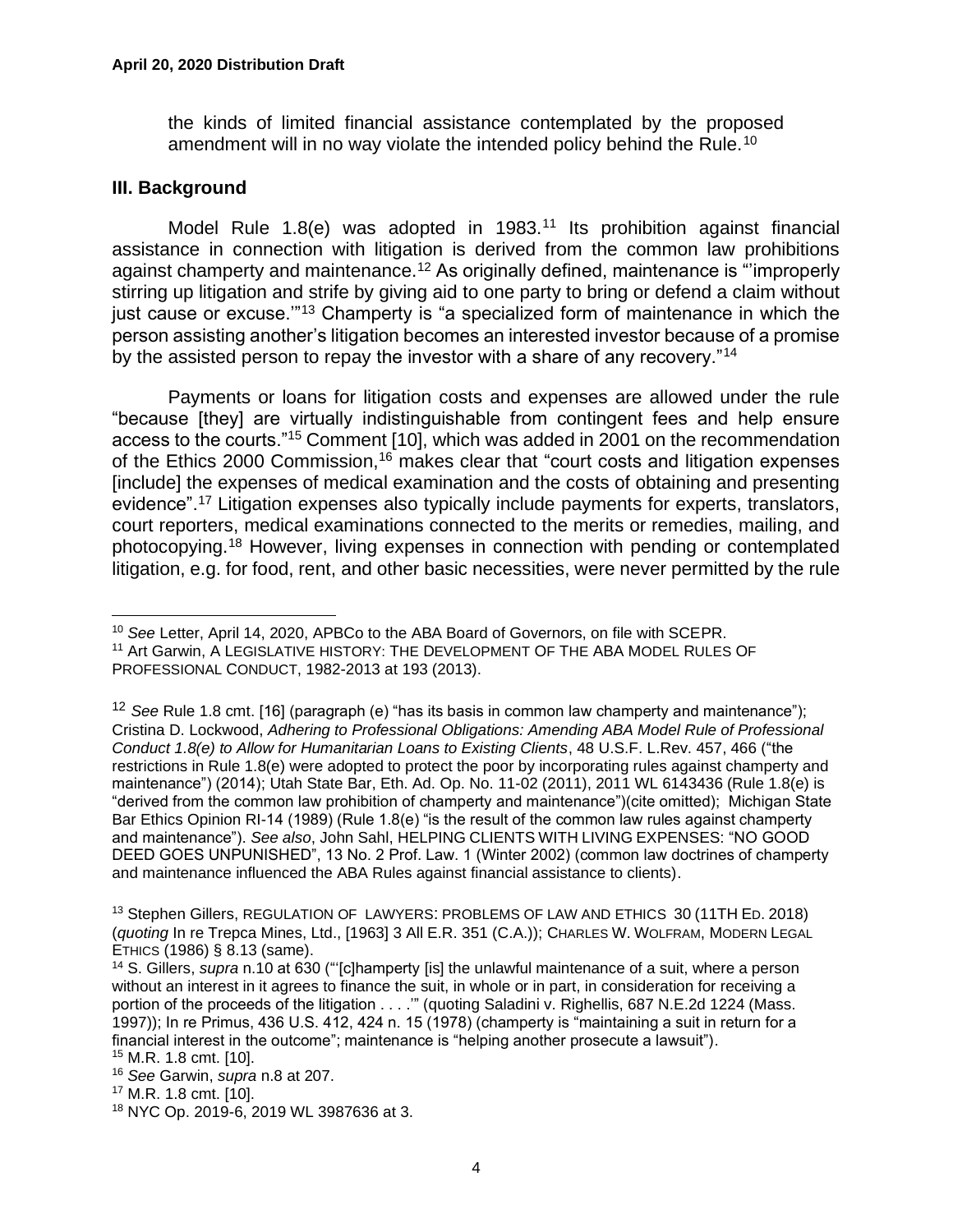because of concerns rooted in traditional common law prohibitions on champerty and maintenance.

Modern American applications of the doctrines of champerty and maintenance are varied and in some jurisdictions are quite limited.<sup>19</sup> Moreover, courts and commentators have recognized that these doctrines "can be used abusively—to deny unpopular litigants access to the courts to vindicate constitutional rights. They can also make it harder for persons with even mundane claims to go to court . . . . "20 Some bar committees have rejected the essential justification for the doctrines.<sup>21</sup> The SCLAID Survey demonstrated that the prohibition on living expenses is especially harsh on indigent clients for whom even small financial burdens can pose significant barriers to initiating, participating in, and completing litigation.<sup>22</sup> For all of these reasons, and those explained below, the prohibition on financial assistance should no longer apply in the limited circumstances and the types of representations covered by SCEPR's proposal.

# **IV. Analysis**

### **A. The Current Rule**

Model Rule 1.8(e)(1) and (2) strictly limit financial assistance to clients in pending or contemplated litigation. Only court costs and litigation expenses are permitted. The Rule reads: "A lawyer shall not provide financial assistance to a client in connection with pending or contemplated litigation, except that: (1) a lawyer may advance court costs and expenses of litigation, the repayment of which may be contingent on the outcome of the matter; and (2) a lawyer representing an indigent client may pay court costs and expenses of litigation on behalf of the client."<sup>23</sup>

Comment [10] explains why Rule 1.8(e) permits financial assistance for litigation expenses and court costs only: "Lawyers may not subsidize lawsuits or administrative proceedings brought on behalf of their clients, including making or guaranteeing loans to their clients for living expenses, *because to do so would encourage clients to pursue lawsuits that might not otherwise be brought and because such assistance gives lawyers too great a financial stake in the litigation*." <sup>24</sup> The Comment continues: "[L]ending a client court costs and litigation expenses, including the expenses of medical examination and the costs of obtaining and presenting evidence" is permitted "because these advances are virtually indistinguishable from contingent fees and help ensure access to the courts.

<sup>19</sup> REPORT TO THE PRESIDENT BY THE NEW YORK CITY BAR ASSOCIATION WORKING GROUP ON LITIGATION FUNDING, February 28, 2020 at p.5-8 ("[t]he extent to which the United States has adopted and has continued to enforce prohibitions [based on champerty and maintenance] varies by jurisdiction")(cites omitted).

<sup>20</sup> S.Gillers, *supra* n.10 at 631 (cites omitted).

<sup>21</sup> *See, e.g*. Utah State Bar, Eth. Ad. Op.No. 11-02 , supra n.9 at 4, (2011), 2011 WL 6143436 (permitting "small charitable gifts" under Utah R.PC 1.8(e), which is "more permissive" than M.R. 1.8(e); observing that "[t]he original goal of not stirring up litigation is no longer a justification for [the rule]")(cites omitted). <sup>22</sup> *See, See* Memo from SCLAID to the SCEPR dated June 14, 2016, on file with SCEPR (hereinafter, "SCLAID Memo"),

 $23$  Model Rule 1.8(e).

 $24$  M.R. 1.8 cmt. [10] (emphasis added).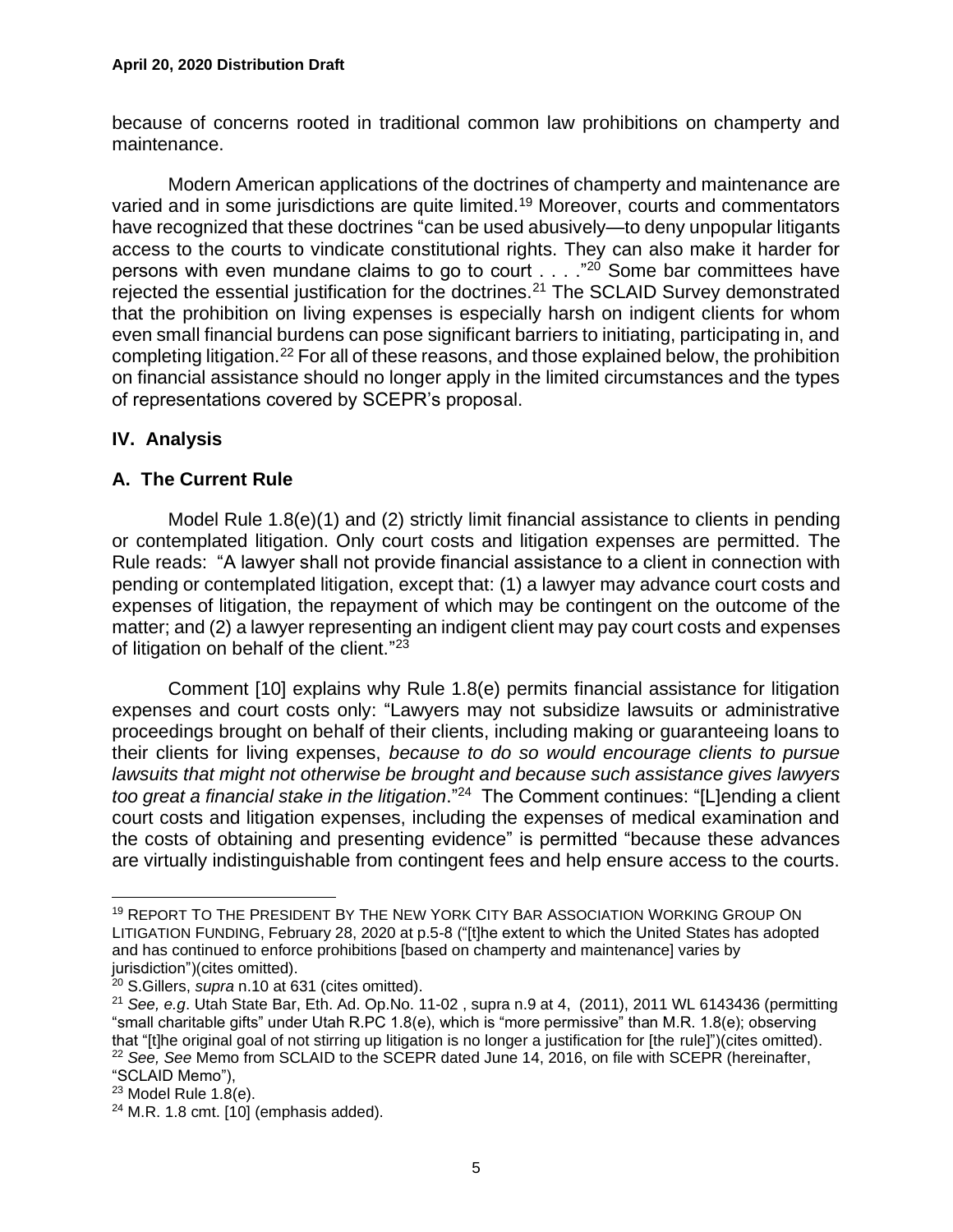Similarly, an exception allowing lawyers representing indigent clients to pay court costs and litigation expenses regardless of whether these funds will be repaid is warranted."<sup>25</sup>

### **B. The Proposal**

SCEPR proposal adds a new exception,1.8(e)(3). The new exception permits lawyers representing poor people pro bono or through certain organizations or programs ("pro bono lawyers") to contribute to the living expenses of their indigent clients. The contributions must be reasonably necessary to permit the client to institute or maintain the litigation. The assistance is permitted even if the representation is eligible for an award of attorney's fees under a fee-shifting statute, for example, the Civil Rights Attorney's Fees Award Act.<sup>26</sup> The lawyer may not promise the assistance in advance, seek reimbursement, or advertise its availability. The new provision reads:

(3) a lawyer representing an indigent client pro bono, a lawyer representing an indigent client through a nonprofit legal services or public interest organization and a lawyer representing an indigent client through a law school clinical or pro bono program may provide financial assistance reasonably necessary to institute or maintain pending or contemplated litigation so long as the legal services are delivered at no fee to the indigent client and neither the lawyer, nor the program, nor the organization that offers the legal services:

(i) promises or assures financial assistance prior to retention or as an inducement to continue the client-lawyer relationship after retention;

(ii) seeks reimbursement or repayment for any financial assistance provided; and

(iii) publicizes or advertises a willingness to provide financial assistance to clients.

Financial assistance under this Rule may be provided even if the representation is eligible for fees under a fee-shifting statute.

SCEPR proposes new Comments [11], [12], and [13] to explain key elements of the new exception.

# **Comment [11]**

New Comment [11] offers guidance on covered expenses, permitted amounts, and who besides the client may be aided. No definition of "indigent" is added. Below, this

 $25$  Id.

<sup>26</sup> 42 U.S.C.A. § 1988 ("[i]n any action or proceeding to enforce a provision of [sections 1981,](http://www.westlaw.com/Link/Document/FullText?findType=L&pubNum=1000546&cite=42USCAS1981&originatingDoc=NF7A49150AFF711D8803AE0632FEDDFBF&refType=LQ&originationContext=document&vr=3.0&rs=cblt1.0&transitionType=DocumentItem&contextData=(sc.DocLink)) [1981a,](http://www.westlaw.com/Link/Document/FullText?findType=L&pubNum=1000546&cite=42USCAS1981A&originatingDoc=NF7A49150AFF711D8803AE0632FEDDFBF&refType=LQ&originationContext=document&vr=3.0&rs=cblt1.0&transitionType=DocumentItem&contextData=(sc.DocLink)) [1982,](http://www.westlaw.com/Link/Document/FullText?findType=L&pubNum=1000546&cite=42USCAS1982&originatingDoc=NF7A49150AFF711D8803AE0632FEDDFBF&refType=LQ&originationContext=document&vr=3.0&rs=cblt1.0&transitionType=DocumentItem&contextData=(sc.DocLink)) [1983,](http://www.westlaw.com/Link/Document/FullText?findType=L&pubNum=1000546&cite=42USCAS1983&originatingDoc=NF7A49150AFF711D8803AE0632FEDDFBF&refType=LQ&originationContext=document&vr=3.0&rs=cblt1.0&transitionType=DocumentItem&contextData=(sc.DocLink)) [1985,](http://www.westlaw.com/Link/Document/FullText?findType=L&pubNum=1000546&cite=42USCAS1985&originatingDoc=NF7A49150AFF711D8803AE0632FEDDFBF&refType=LQ&originationContext=document&vr=3.0&rs=cblt1.0&transitionType=DocumentItem&contextData=(sc.DocLink)) and [1986](http://www.westlaw.com/Link/Document/FullText?findType=L&pubNum=1000546&cite=42USCAS1986&originatingDoc=NF7A49150AFF711D8803AE0632FEDDFBF&refType=LQ&originationContext=document&vr=3.0&rs=cblt1.0&transitionType=DocumentItem&contextData=(sc.DocLink)) of this title, title IX of [Public Law 92-318,](http://www.westlaw.com/Link/Document/FullText?findType=l&pubNum=1077005&cite=UUID(If2ca08d0d4-3d11d89fa00-0065b696d43)&originatingDoc=NF7A49150AFF711D8803AE0632FEDDFBF&refType=SL&originationContext=document&vr=3.0&rs=cblt1.0&transitionType=DocumentItem&contextData=(sc.DocLink)) the Religious Freedom Restoration Act of 1993, the Religious Land Use and Institutionalized Persons Act of 2000, title VI of the Civil Rights Act of 1964, or [section 12361 of Title 34,](http://www.westlaw.com/Link/Document/FullText?findType=L&pubNum=1000546&cite=34USCAS12361&originatingDoc=NF7A49150AFF711D8803AE0632FEDDFBF&refType=LQ&originationContext=document&vr=3.0&rs=cblt1.0&transitionType=DocumentItem&contextData=(sc.DocLink)) the court, in its discretion, may allow the prevailing party, other than the United States, a reasonable attorney's fee as part of the costs [with exceptions]").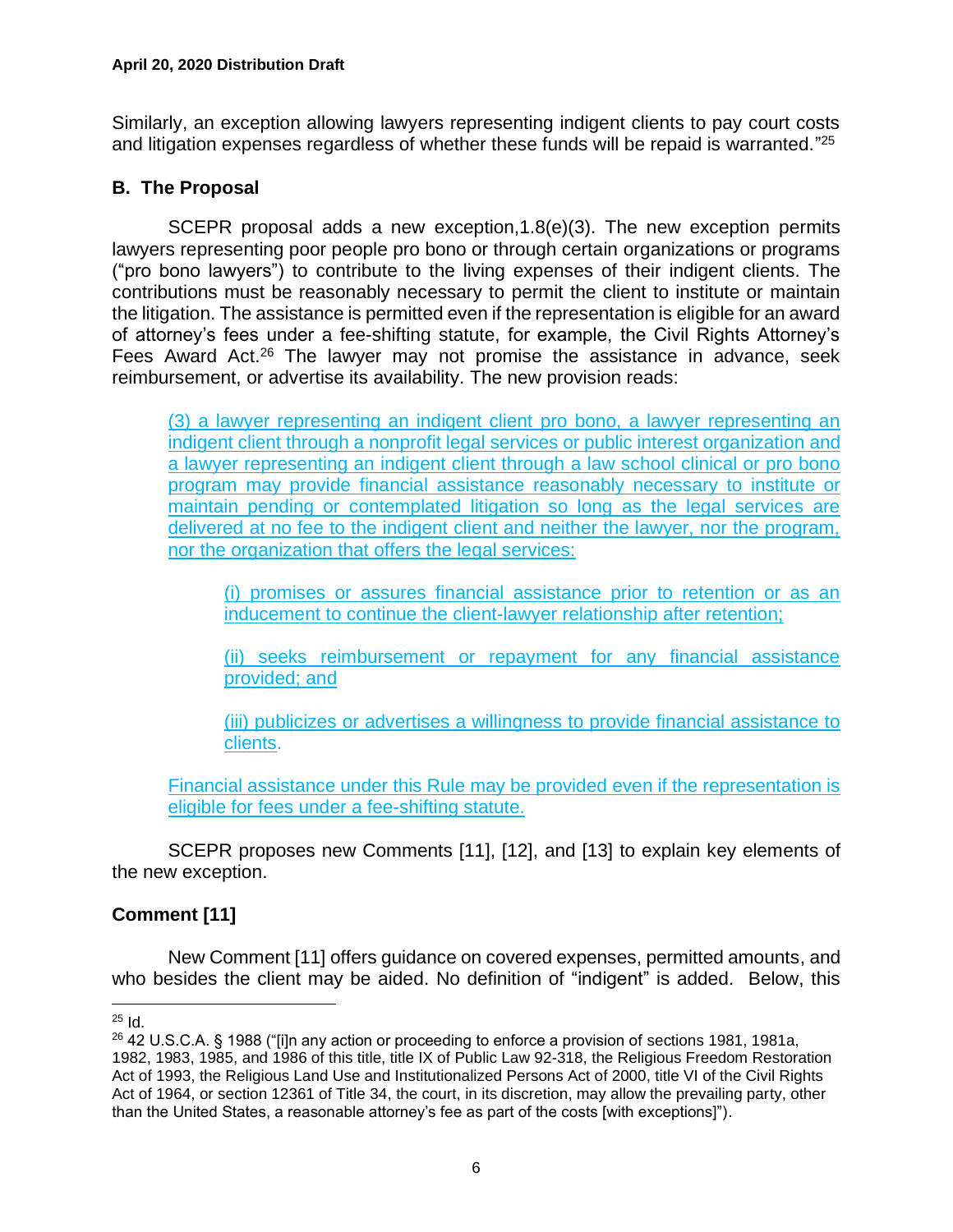Report first sets out the text of new Comment [11] and then discusses its key elements. The text reads:

[11] Paragraph (e)(3) provides another exception. It allows a lawyer representing an indigent client without fee, a lawyer representing an indigent client through a nonprofit legal services or public interest organization, and a lawyer representing an indigent client through a law school clinical or pro bono program to provide reasonable financial assistance beyond litigation expenses and court costs to help indigent clients meet basic needs in connection with contemplated or pending litigation or administrative proceedings. Financial assistance permitted under paragraph (e)(3) includes reasonable contributions toward food, rent, transportation, medicine and similar necessities of life.

# **Living Expenses**

Comment [11] gives examples of permitted assistance: "reasonable contributions toward food, rent, transportation, medicine and similar necessities of life. " This would include reasonable contributions for meals, clothing, transportation, housing and the like. Examples from SCLAID include small amounts for moving to avoid eviction, bus fare, meals, clothes to go to court, and groceries, including cleaning supplies and toilet paper.<sup>27</sup>

### **Amounts**

The Rule and the Comments permit contributions of "reasonable" amounts. This follows seven of the eleven jurisdictions that have already adopted a humanitarian exception.<sup>28</sup> The flexibility gives lawyers room to decide amounts based on the cost of

<sup>27</sup> *See* SCLAID Survey, *supra* n.2.

<sup>28</sup> *See,* D.C. Rule 1.8(d) (a lawyer may "pay or otherwise provide . . . financial assistance which is *reasonably necessary* to permit the client to institute or maintain the litigation or administrative proceedings")(emphasis added); Minnesota Rule 1.8(e)(3) (a lawyer may guarantee a loan "*reasonably needed* to enable the client to withstand delay in litigation that would otherwise put substantial pressure on the client to settle a case because of financial hardship"; prohibits promises of assistance prior to retention and requires that client remain liable for repayment without regard to the outcome of the litigation)(emphasis added); )(Mississippi Rule 1.8(2)(2)(permits a lawyer to advance (i) "*reasonable* and necessary" (a) "medical expenses associated with treatment for the injury giving rise to the litigation" and (b) "living expenses incurred"; client must be in "dire and necessitous circumstances";other limitations and conditions apply)(emphasis added). Montana Rule 1.8(e)(3) (a lawyer may guarantee a loan from certain financial institutions "for the sole purpose of providing basic living expenses;" the loan must be "*reasonably needed* to enable the client to withstand delay in litigation that would otherwise put substantial pressure on the client to settle a case because of financial hardship;" client must remain liable for repayment without regard to the outcome; prohibits promises or advertisements before retention)(emphasis added); North Dakota Rule 1.8(e)(3) (a lawyer may guarantee a loan "*reasonably needed* to enable the client to withstand delay in litigation that would otherwise put substantial pressure on the client to settle a case because of financial hardship;" client must remain liable for repayment without regard to the outcome; no promise of assistance before retention)(emphasis added); Texas Rule 1.08(d)(1) (a lawyer may "advance or guarantee . . . *reasonably necessary* medical and living expenses, the repayment of which may be contingent on the outcome of the matter")(emphasis added); Utah Rule 1.8(e)(2) (a lawyer representing an indigent client may "pay . . . minor expenses *reasonably connected* to the litigation")(emphasis added).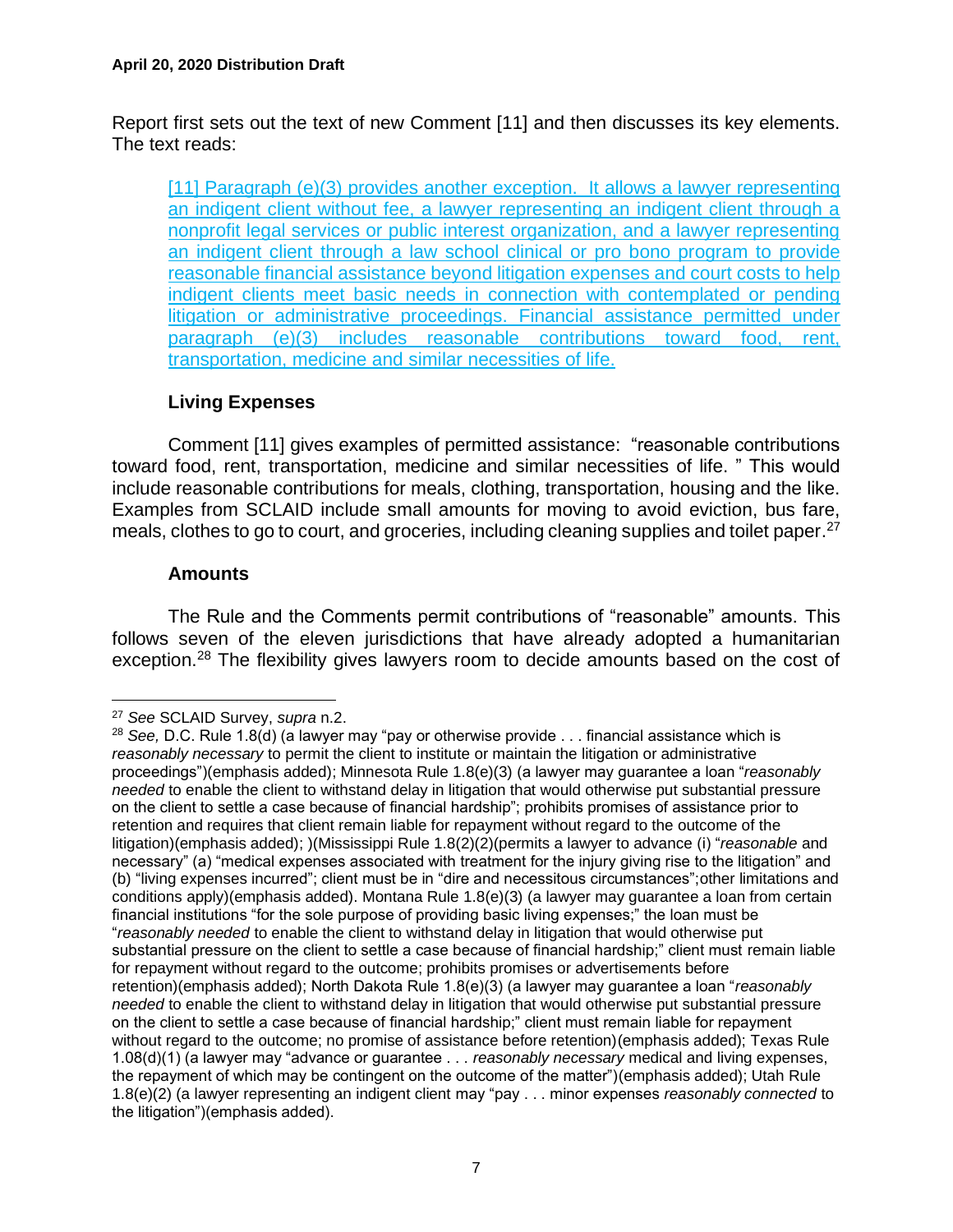living in their jurisdictions and other factors. Rent assistance and food costs in New York City, for example, would differ from that in a rural area. Lawyers routinely make judgments about reasonableness. See, e.g., M.R. 1.4(a)(2)(lawyers must "reasonably consult with the client about the means by which the client's objectives are to be accomplished"); M.R. 1.4(a)(3) (lawyers must "keep the client reasonably informed about the status of the matter)"; M.R. 1.4(a)(4)(lawyers must "promptly comply with reasonable requests for information"); M.R. 1.5 (lawyers must "not make an agreement for, charge, or collect an unreasonable fee or an unreasonable amount for expenses"); and M.R. 1.6 (limiting the disclosure of confidential information "to the extent the lawyer reasonably believes necessary"); see also, M.R. 1.0(h), (i) and (j)(defining "reasonable," "reasonably," "reasonable belief" and "reasonably should know").

# **No Definition of "Indigent"**

The new Rule and Comments do not add a definition for "indigent." The word "indigent" has been in Rule 1.8(e) since 1983. It was also in the predecessor rule, DR 5-103(B). SCEPR is aware of no problems in applying this term. Further, the Model Rules already address obligations toward the indigent, the poor, and "persons of limited means."<sup>29</sup> Additionally, SCEPR opinions address lawyers' obligations toward the "indigent."<sup>30</sup> Webster's Dictionary defines (1) "indigent" as "suffering from indigence" and "impoverished" and (2) "indigence" as (3) "a level of poverty in which real hardship and deprivation are suffered and comforts of life are wholly lacking" and (4) "impoverished." Synonyms include "needy, necessitous, and impoverished."<sup>31</sup> Finally, lawyers covered by the exception generally serve only the poor and the most economically disadvantaged.<sup>32</sup>

# **New Comment [12]**

 $29$  Cmt. [3] to Rule 6.1 provides: "Persons eligible for legal service [that meet Rule 6.1] are those who qualify for participation in programs funded by the [LSC] and those whose incomes and financial resources are slightly above guidelines utilized by such programs but, nevertheless, cannot afford counsel. Legal services can be rendered to individuals or to organizations such as homeless shelters, battered women's centers and food pantries that serve those of limited means.")

<sup>30</sup> See, e.g. Formal Opinion 06-441 *Ethical Obligations of Lawyers Who Represent Indigent Criminal Defendants When Excessive Caseloads Interfere with Competent and Diligent Representation* (2006)(discussing the ethical obligations of lawyers "who represent *indigent* persons")(emphasis added). <sup>31</sup> *See* Roget's International Thesaurus § 836.8 (3rd Edition). *See also*, The Compact Oxford English Dictionary, New Edition, Second Edition (1994) ("indigent" means "destitute," "lacking in the necessaries of life," "in needy circumstances," "characterized by poverty," "poor," "needy").

<sup>32</sup> *See, e.g*., LSC, *Documenting the Justice Gap in America: The Current Unmet Civil Legal Needs of Low-Income Americans*, An Updated Report of the LSC, September 2009 n.4 (LSC establishes maximum income levels for persons eligible for civil legal assistance . . . . the maximum level is equivalent to 125 percent of the federal poverty guidelines"). For poverty guidelines, *see* [https://aspe.hhs.gov/poverty](https://aspe.hhs.gov/poverty-guidelines)[guidelines](https://aspe.hhs.gov/poverty-guidelines) *See also*, [https://www.americanbar.org/groups/legal\\_services/flh-home/flh-faq/](https://www.americanbar.org/groups/legal_services/flh-home/flh-faq/) (clients of public defenders are "indigent").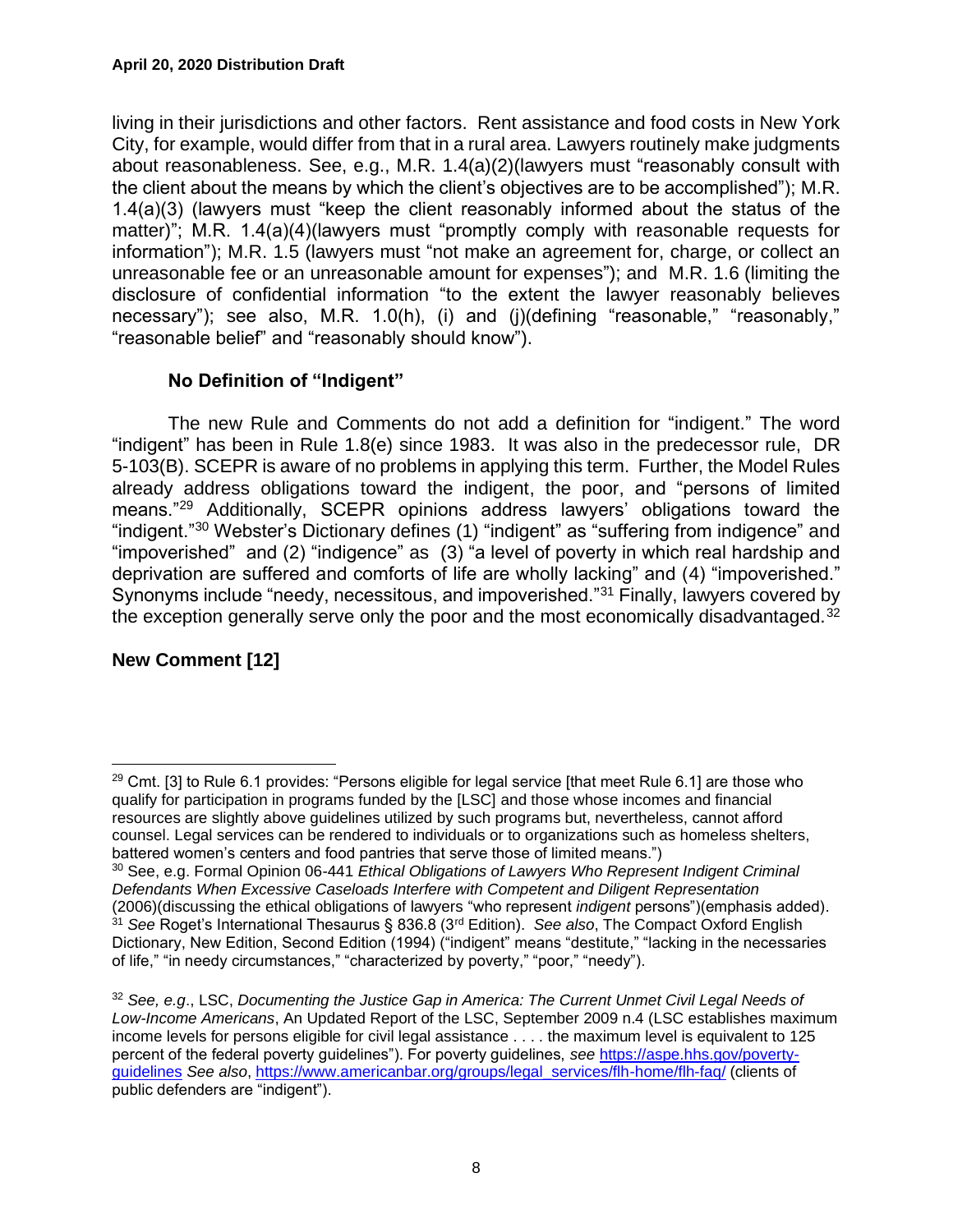New Comment [12] underscores that contributions may be made even if the representation is eligible for fees under a fee-shifting statute but not in connection with contingent-fee personal injury cases or other specified matters. It reads:

[12] Financial assistance may be provided pursuant to paragraph (e)(3) even if the representation is eligible for fees under a fee-shifting statute. However, paragraph (e)(3) does not permit lawyers, organizations, or programs to provide assistance in other contemplated or pending litigation in which the lawyer may eventually recover a fee, such as contingent-fee personal injury cases or cases in which fees may be available under a contractual fee-shifting provision, even if the lawyer or organization or program does not eventually receive a fee.

# **Comment [13]**

Comment [13] contains safeguards against conflicts and abuse by prohibiting lawyers from (i) using humanitarian assistance to lure clients, (ii) seeking reimbursement or repayment and (iii) advertising the availability of humanitarian assistance. It provides:

[13] The paragraph (e)(3) exception is narrow. Humanitarian acts are allowed in specific circumstances where it is unlikely that the financial assistance would cause conflicts of interest or invite abuse. Paragraph (e)(3) prohibits the lawyer, the program, and the organization from (i) promising or assuring financial assistance prior to retention or as an inducement to continue the client-lawyer relationship after retention, (ii) seeking reimbursement or repayment of any financial assistance provided, and (iii) publicizing or advertising a willingness to provide financial assistance to clients beyond court costs and expenses of litigation in connection with contemplated or pending litigation.

# **C. Proposed 1.8(e)(3) Does Not Present the Ethical Risks that 1.8(e)(1) and (2) Address**

# **Policy Against "Encouraging Litigation"**

As noted earlier, Model Rule 1.8(e) prohibits living expenses "*because [permitting them] would encourage clients to pursue lawsuits that might not otherwise be brought*. . . ."<sup>33</sup>

The proposed amendment could result in a poor client being able to bring and maintain a lawsuit that would not otherwise be brought or that would be settled quickly if brought because of the client's financial circumstances. The Committee deems this a worthy objective. It reflects the view that it is not the proper office of the legal profession's ethics rules to impede a poor client's access to the courts, as the current rule does, where the conditions described in the proposal are present. Furthermore, as noted earlier, in public interest fee-shifting cases the proposal will reinforce the legislative goal of facilitating rather than impeding court access. It would frustrate that goal and achieve no

<sup>33</sup> M.R. 1.8(e) cmt. [10].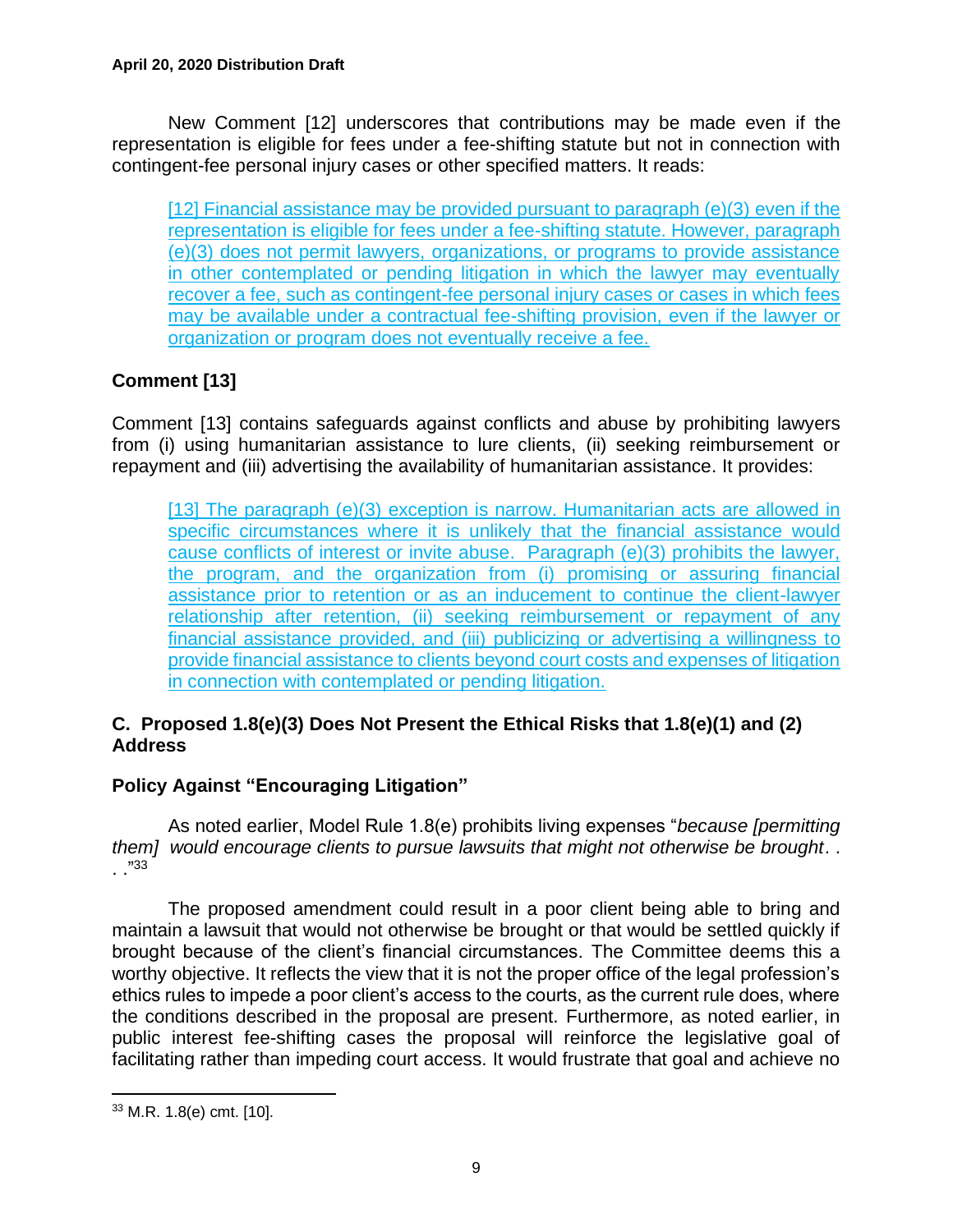benefit if the amendment allowed financial assistance to indigent clients only if a lawyer were willing to forego a court-ordered fee under a fee-shifting statute.

Comment [10] is *not* addressed to the problem of frivolous litigation, as some analysts seem to suggest.<sup>34</sup> Other rules do that. Model Rule 3.1 makes clear that a lawyer "shall not bring or defend a proceeding, or assert or controvert an issue therein, unless there is basis in law and fact for doing so *that is not frivolous.* . . ." <sup>35</sup> Rule 11 of the Federal Rules of Civil Procedure requires lawyers to certify, *inter alia*, that court filings are not "presented for any improper purpose, such as to harass, cause unnecessary delay, or needlessly increase the cost of litigation . . .[and that] claims, defenses, and other legal contentions are warranted by existing law or by a *nonfrivolous* argument for extending, modifying, or reversing existing law or for establishing new law."<sup>36</sup> Many jurisdictions have similar court rules and other mechanisms to prevent frivolous litigation.<sup>37</sup>

Whatever the relationship between financial assistance and frivolous litigation in other contexts, however, it is not credible that a lawyer working *without fee* would assist a poor client with living expenses that could not be recouped so that the lawyer could file a frivolous lawsuit.

### **No Compromise of the Lawyer's Independent Judgment**

Rule 1.8(e) forbids financial assistance for living expenses also to avoid conflicts between the interest of the lawyer and the interests of the client and to protect the lawyer's independence. Living expenses are not allowed "*because such assistance gives lawyers too great a financial stake in the litigation."<sup>38</sup>*

Rule 1.8(e)(1), on the other hand, allows the lawyer to advance the costs of litigation with repayment contingent on the outcome of the matter. There is no cap on the amount of these expenses, which can amount to tens of thousands of dollars. Lawyers also may invest thousands of hours on a contingency matter which will be compensated only if there is a recovery. The profession tolerates these outlays of time and money, trusting that lawyers will honor their obligations to exercise independent professional

<sup>34</sup> *See,* Lockwood, supra n.9 at 472-474 ("the assertion [in Cmt. [10] is that] unlike the financing of litigation expenses, financing living expenses is somehow distinguishable from contingency fee financing and leads to frivolous litigation"); March 2018 Report by the Professional Responsibility Committee of the New York City Bar (hereinafter "City Bar Rpt.") at 7 (NYRPC 1.8 cmt. [10], which is identical to M.R. 1.8 cmt. [10]), is aimed, in part, to curb frivolous litigation) [https://www.nycbar.org/member-and-career](https://www.nycbar.org/member-and-career-services/committees/reports-listing/reports/detail/proposed-amendment-to-rule-18e-ny-rules-of-professional-conduct)[services/committees/reports-listing/reports/detail/proposed-amendment-to-rule-18e-ny-rules-of](https://www.nycbar.org/member-and-career-services/committees/reports-listing/reports/detail/proposed-amendment-to-rule-18e-ny-rules-of-professional-conduct)[professional-conduct](https://www.nycbar.org/member-and-career-services/committees/reports-listing/reports/detail/proposed-amendment-to-rule-18e-ny-rules-of-professional-conduct) **.** Lawyers will "support" plaintiffs, it is suggested, in order to get retained to bring cases that turn out to be frivolous. As shown in the text by reference to M.R 1.8 cmt. [10] this is *not* the purpose of the prohibition in 1.8(e). It is not in the text. It is not in the Comment. Other Rules perform that function.

 $35$  M.R. 3.1 (emphasis added).

<sup>36</sup>FED.R.CIV.PRO 11 (emphasis added).

<sup>37</sup> *See, e.g.,* NY Rules of the Chief Administrator of the Courts Part 130, Awards of Costs and Imposition of Financial Sanctions For Frivolous Conduct In Civil Litigation, 22 NYCRR 130-1.1.  $38$  M.R. 1.8 cmt. [10](emphasis added).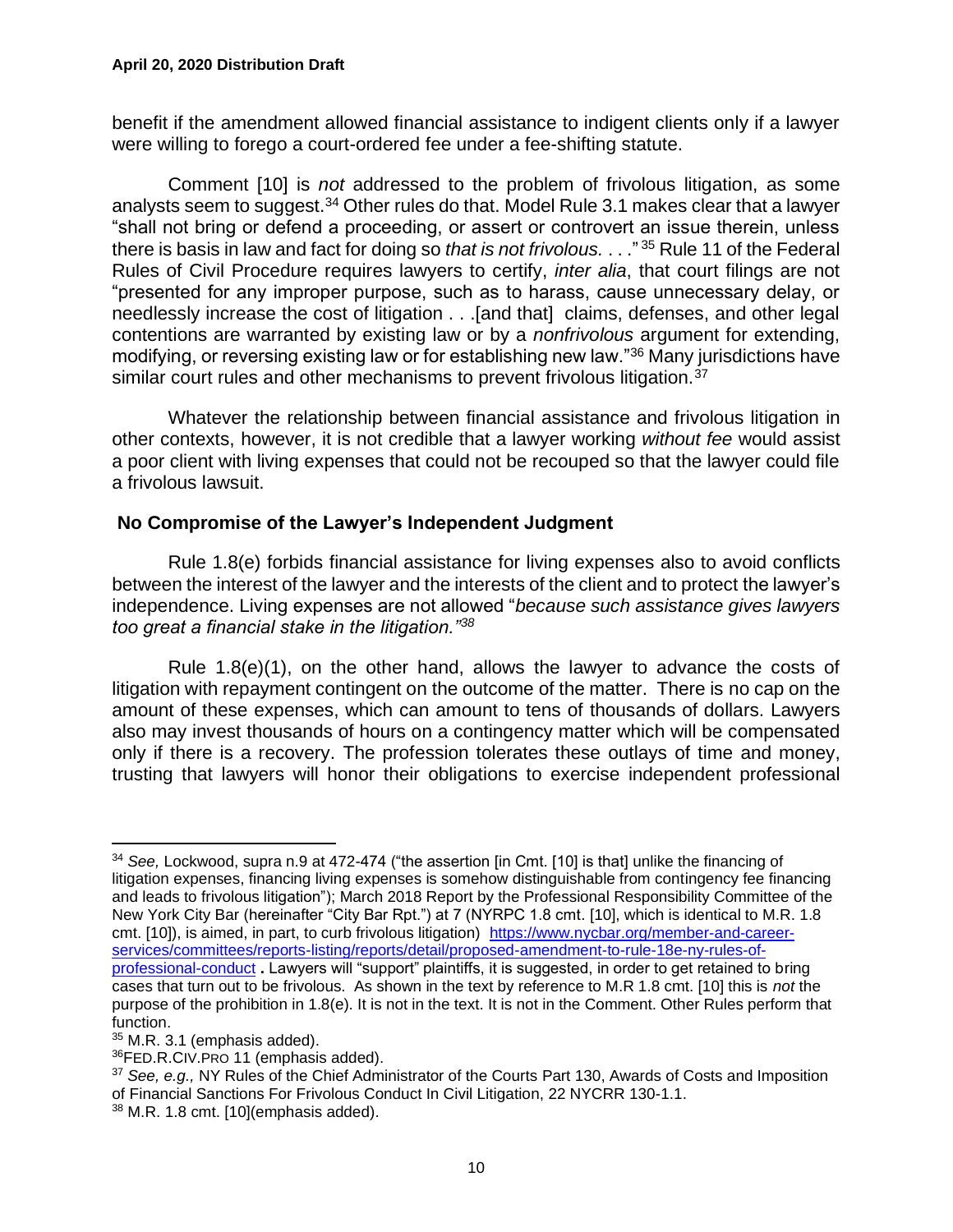judgment in the advice they give clients and not be influenced by their own financial concerns.

SCEPR's proposal presents none of these risks simply because loans to assist indigent clients are prohibited. Unlike in the exception for advancing the costs of litigation, lawyers have no interest in repayment of the financial help that could influence their advice to clients.

#### **No Competition for Clients**

Some opponents of expanding a lawyer's discretion to provide financial assistance under Rule 1.8(e) argue that lawyers will use this discretion to improperly compete for clients.<sup>39</sup> SCEPR's proposal avoids this problem because it prohibits advertising or publicizing the availability of financial assistance for living expenses. More importantly, however, pro bono lawyers simply don't compete for business. As stated by SCLAID: "Poverty lawyers and lawyers who provide pro bono service to clients in poverty are simply not competing for the business of their clients."<sup>40</sup>

### **Other Impediments to Financial Assistance**

There may be other laws or rules in American jurisdictions that will operate if financial assistance is allowed and provided. Among possible collateral consequences, some comments have mentioned tax law.<sup>41</sup> The issue here, however, is solely whether the limitations in Rule 1.8(e) should be modified consistent with the goals of an American legal ethics document.

Financial assistance to transactional clients, social hospitality toward all clients as part of business development, and payment of litigation expenses that may or may not be recovered may all have collateral consequences under tax or other law. But in allowing each the only question is whether the activity creates the kind of dangers that should concern the Model Rules of Professional Conduct. The limited exception in the proposed amendment does not create those dangers.

# **V. The Need for ABA Leadership**

<sup>39</sup> *See, e.g*., Sahl, *supra* n.13 at 5 ("[s]ome practitioners fear a competitive disadvantage in the marketplace for legal services if the profession permits lawyers to advance living expenses because only more established or affluent lawyers will offer such assistance")(cite omitted); Schrag, *supra* n.2 at 54 (a "thread that runs through the history of Rule 1.8(e) is the concern that lawyers might compete with each other for business through the generosity of the gifts or loan terms that they might offer their clients"). <sup>40</sup> SCLAID Memo *supra* n.2.

<sup>&</sup>lt;sup>41</sup> SCEPR asked Tom Callahan, Chair of the ABA Tax Section, about the tax consequences of the proposal. He told the Committee that the proposal appears to be a gift with true donative intent; that the gift should be neither income to the donee nor deductible by the donor for federal income tax purposes; and that there is an exclusion from gift taxes of up to \$15,000 per donee for 2020. Tom Callahan also indicated that the tax impact, if any, of state and local taxes has not been considered. Email exchange between Tom Callahan and SCEPR Chair Barbara S. Gillers, on file with SCEPR.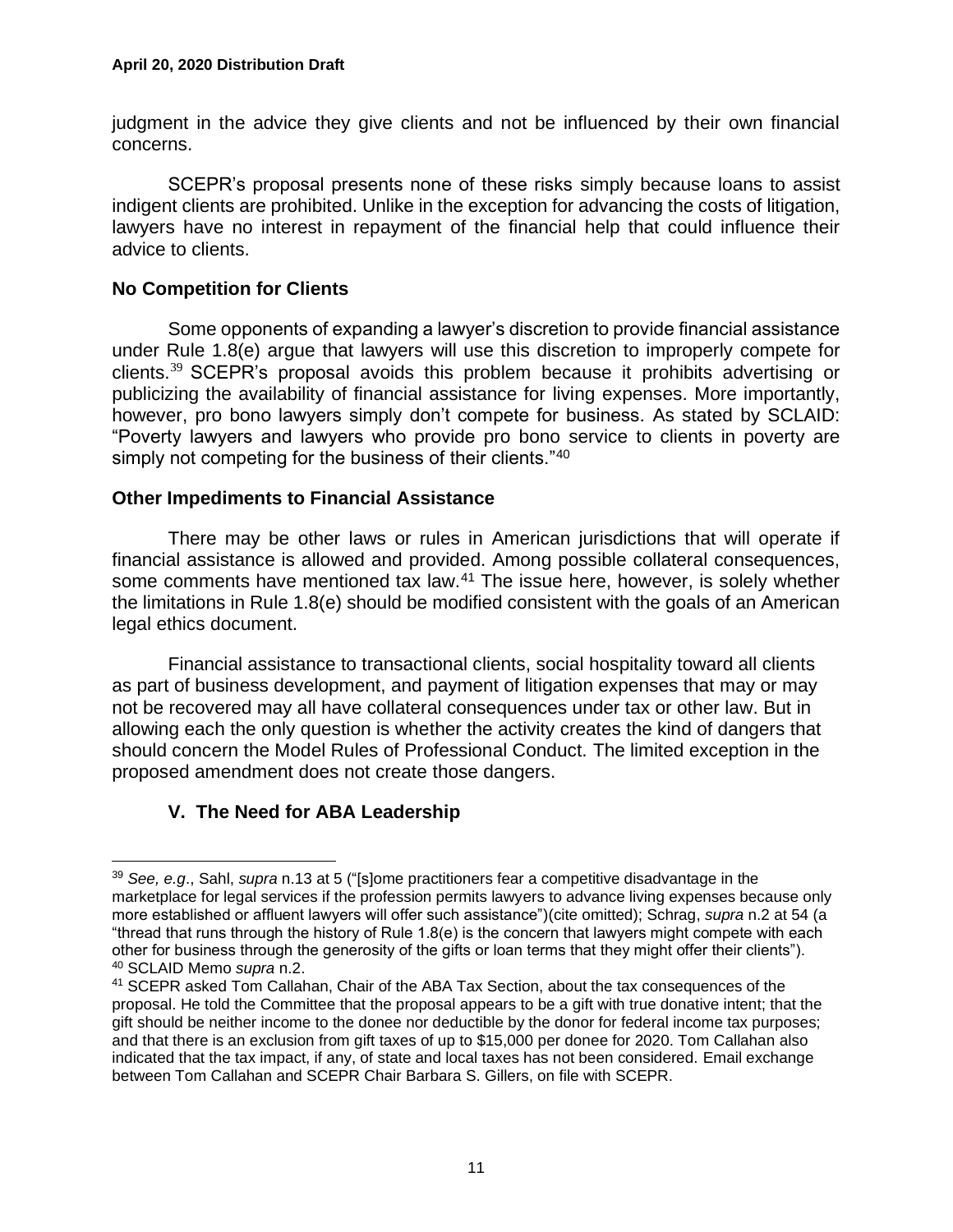#### **April 20, 2020 Distribution Draft**

In all but eleven U.S. jurisdictions Rule 1.8(e) is identical or substantially similar to Model Rule 1.8(e).<sup>42</sup> Ethics Committees generally interpret the prohibition strictly.<sup>43</sup> Courts generally discipline lawyers for providing clients with non-litigation expenses. 44 Only a handful of courts and ethics committees have approved financial assistance in small amounts beyond litigation expenses, even where the text of the rule would forbid it. 45

Of the jurisdictions that have adopted a humanitarian exception to Rule 1.8(e), nearly all go well beyond the modest amendment SCEPR proposes. <sup>46</sup> They permit, for example, advances and loans for basic needs and other living expenses. Reimbursement by the client is sometimes required. By contrast, SCEPR's proposal permits gifts only. No loans. No advances. No reimbursements.

SCEPR's proposal is modeled principally on the D.C. Rule but also on New Jersey Rule 1.8(e)(3), which addresses public interest and law school clinical representations specifically.

<sup>42</sup> *See* ELLEN J. BENNETT & HELEN W. GUNNARSSON, ANNOTATED MODEL RULES OF PROFESSIONAL CONDUCT 47 (9th ed. 2019) at 173 ("[m]ost jurisdictions do not allow an exception for assisting indigent clients"). <sup>43</sup> *See* NYC Op. 2019-6, *supra* n.15 at 2 ("routine medical care and living expenses do *not* qualify as expenses of litigation even if, in the absence of assistance, the client may be pressured to accept an unfavorable settlement")(emphasis in original)(cites omitted); Conn. Eth. Op. 10, 2011 WL 13290336 (water bills; \$300 in advance rent to avoid eviction); Pennsylvania Informal Ethics Opinion 94-12 (1994) (bond for preliminary injunction); Arizona Ethics Opinion 95-01 (1995) (transportation costs); Illinois Ethics Op. 95-6 (1995) (medical care); South Carolina Ethics Op. 89-12 (1989) (medical treatment). But see N.C. Eth. Op. 7, 2001 WL 1949557 (occasional cab or bus fare or other transportation cost may be permitted as a litigation cost "when reasonable in light of the distance to be traveled").

<sup>44</sup> *See* Schrag, *supra* n.2 at 59-61(discussing "unforgiving" application of Rule 1.8(e)); Lawyer Disciplinary Bd. v. Nessel, 769 S.E.2d 484, 493 (W. Va. 2015) (prohibition on living expenses is absolute; no exception for "altruistic intent"); Matter of Cellino, 798 N.Y.S.2d 600 (4<sup>th</sup> Dept. 2005)(suspension for, among other violations, loaning a client money for the client's son's nursing and care and rehabilitation); S*tate ex rel.* Oklahoma Bar Ass'n v. Smolen, 17 P.3d 456 (2000) (suspending a lawyer for, among other violations, loaning a client \$1200 for living expenses); Maryland Attorney Grievance Comm'n v. Kandel, 563 A.2d 387 (Md. App. 1989) (discipline for advancing the cost of medical treatment and transportation to obtain the treatment).

<sup>45</sup> See, e.g., Fla. Bar v. Taylor, 648 So.2d 1190, 1192 (Fla 1994) (used clothing for child and \$200 for necessities approved as "act of humanitarianism"); Okla. Bar Ass'n, Ethics Op. 326 (2009) ("[n]ominal monetary gifts by a public defender to a death row inmate for prison system expenses"); Virginia State Bar Legal Ethics Op. 1830 (Va. 2006), 2006 WL 3289280 ("nominal amounts" to an incarcerated client to buy personal items or food at the jail commissary); Maryland Ethics Op. 2001-10 (2001) (a "de minimus gift" does not violate 1.8(e)); Arizona State Bar Ethics Op. 91-14 (1991) (loan for client's daughter's medical care prohibited but a gift for that purpose is permitted if the lawyer has a "charitable motivation"). <sup>46</sup> In addition to the rules cited in footnote 28, *see* Alabama Rule 1.8(e)(lawyer may advance or guaranty emergency assistance; prohibits (i) making repayment may contingent on the outcome and (ii) promises or assurance of assistance before retention); California Rule 1.8.5 (permits a lawyer to pay a client's personal or business expenses to third person, "from funds collected or to be collected for the client as a result of the representation" with the consent of the client: and "to pay the costs of prosecuting or defending a claim or action, or of otherwise protecting or promoting the interest of an indigent person in a matter in which the lawyer represents the client"); Louisiana Rule 1.8(e)(permits financial assistance in addition to court costs and litigation expenses to clients in "necessitous circumstances"; conditions and limitations apply); The New Jersey Rule is discussed in the text.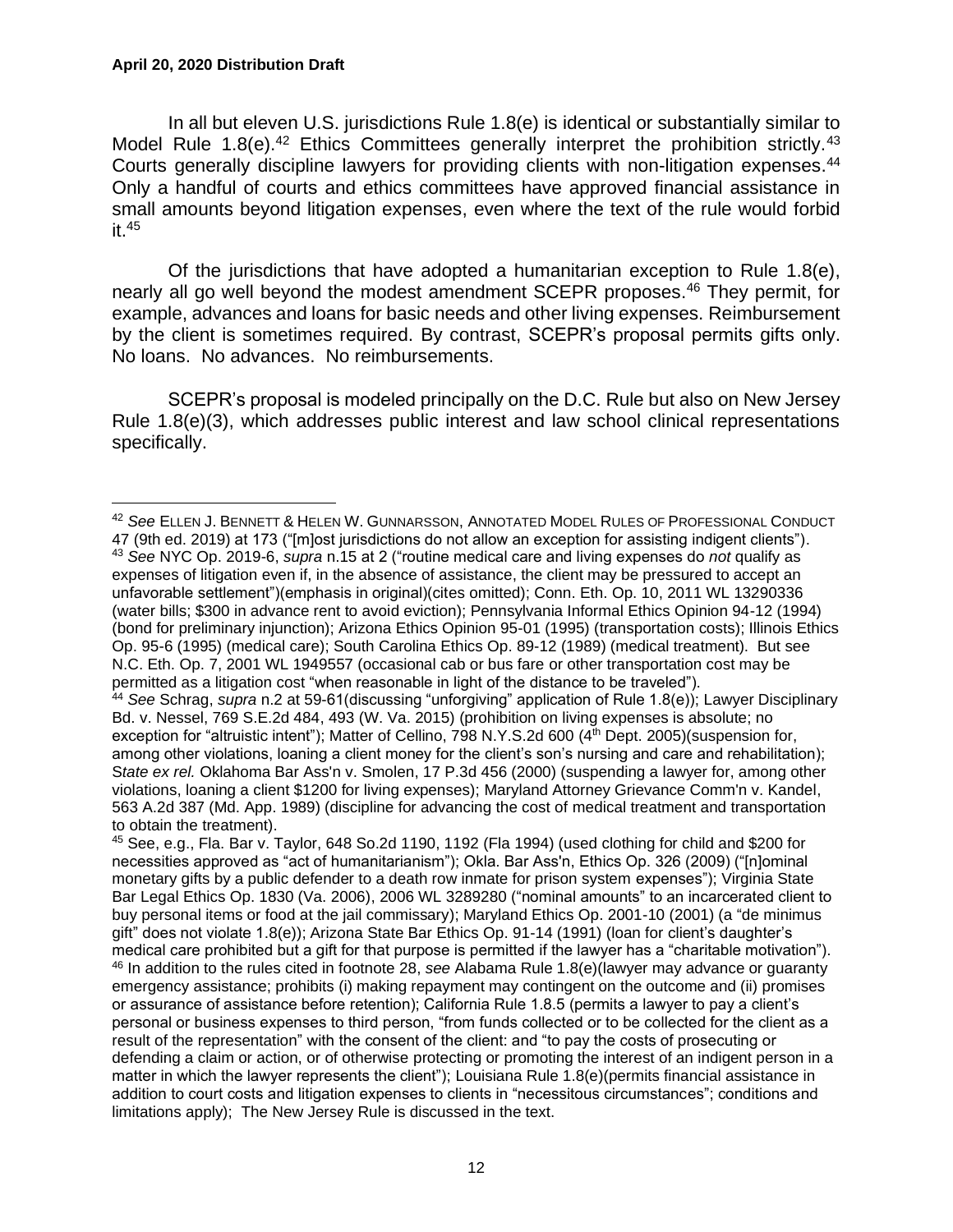D.C. Rule 1.8(d) permits a lawyer to provide "financial assistance which is reasonably necessary to permit the client to institute or maintain the litigation or administrative proceedings.<sup>47</sup> A Comment explains that "a lawyer may pay medical or living expenses of a client to the extent necessary to permit the client to continue the litigation. . . . . The purpose of permitting such payments is to avoid situations in which a client is compelled by exigent financial circumstances to settle a claim on unfavorable terms in order to receive the immediate proceeds of settlement."<sup>48</sup> However, even where a settlement is not possible, for example "in the case of an indigent in deportation proceedings . . . the potential consequences of homelessness, starvation, or medical inattention [while awaiting relief in the proceeding] are even more serious than having to accept artificially low financial compensation. The client may die while waiting for a court hearing, or may be unable to remain in communication with counsel, causing a winning case to become a losing one, or causing the client to be unable to participate in the hearing at all, with the result that the client would be ordered deported in absentia."<sup>49</sup>

New Jersey Rule of Professional Conduct 1.8(e) provides: "A lawyer shall not provide financial assistance to a client in connection with pending or contemplated litigation, except that . . . (e)(3) a legal services or public interest organization, a law school clinical or pro bono program, or an attorney providing qualifying pro bono service as defined in R. 1:21-11(a), may provide financial assistance to an indigent client whom the organization, program or attorney is representing without fee." 50

Recently, the New York State Bar Association (NYSBA) House of Delegates unanimously approved a recommendation by the NYSBA Committee on Standards of Attorney Conduct (COSAC) and the City Bar Professional Responsibility Committee to adopt a humanitarian exception to NYRPC 1.8(e) similar to the one SCEPR proposes for the Model Rules.<sup>51</sup>

The ABA has been a leader in access to justice for decades It should lead here, too, by changing an out-of-date rule that interferes with access to justice by the most vulnerable population and encouraging all American jurisdictions to adopt the new rule.

#### **VI. Support Based on Bar Counsel Experience**

<sup>&</sup>lt;sup>47</sup> D.C. Rules of Prof'l Conduct R. 1.8(d).

 $48$  D.C. Rules of Prof'l Conduct R. 1.8(d) cmt. [9].

<sup>49</sup> Schrag *supra* n.2 at 46 (cite omitted). See also *id*. at 72 ("[a]t the very least, the ABA and the states should eliminate the ban on outright gifts by pro bono lawyers to meet the survival needs of their indigent clients . . . . ").

<sup>&</sup>lt;sup>50</sup> N.J. Rules of Court, Rule, 1:21-11(a) defines "qualifying pro bono service" to include legal assistance through a legal services or public interest organization and legal assistance through a law school clinical or pro bono program.

<sup>51</sup> NYSBA Committee on Standards of Attorney Conduct Memorandum dated January 15, 2020, at 3-6 City Bar Rpt. *supra n*. 35.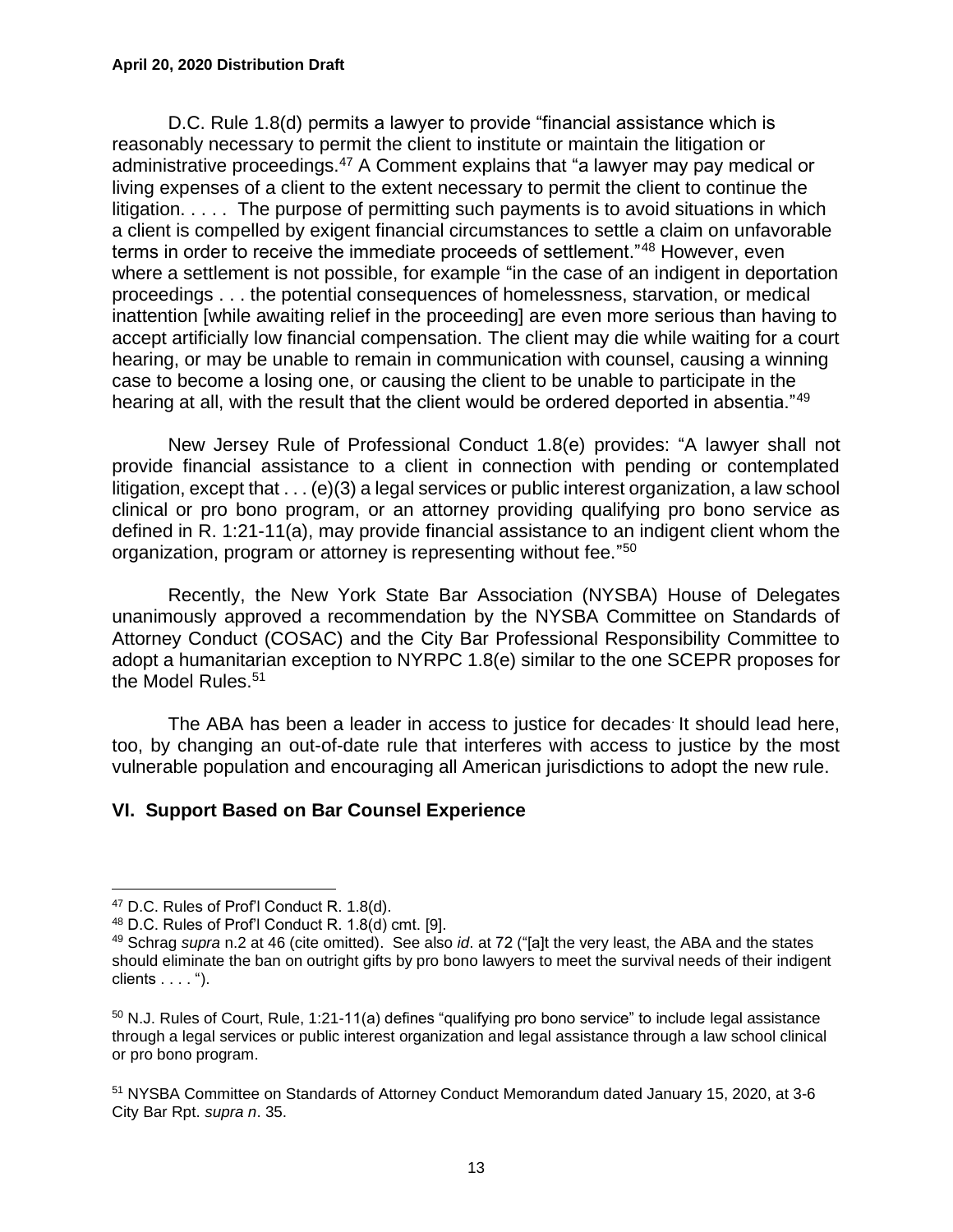SCEPR asked bar counsel for the eleven jurisdictions with some form of humanitarian exception about their experience implementing the provision. Two jurisdictions, D.C. and Louisiana, responded. Both have broader exceptions than the one SCEPR proposes. They permit loans for living expenses and apply in contingency matters. Chief Counsel for the Louisiana Attorney Disciplinary Board wrote that Louisiana's version of Rule 1.8(e), which has been in effect since 1976,

permits lawyers to advance monies to clients in necessitous circumstances. The Louisiana rule is not limited to non-profits and does not prohibit a lawyer from obtaining reimbursement, although it does not permit a lawyer to obtain reimbursement of interest for funds the lawyer advances directly . . . The Louisiana Office of Disciplinary Counsel has received very few complaints against lawyers concerning Rule 1.8(e) and (f). The complaints that have been lodged primarily involve how the lawyer calculated disbursement of funds from monetary recoveries resulting from a suit or settlement. Because you have informed me that the proposed ABA Rule prohibits any reimbursement of any necessitous circumstances advances, I do not anticipate that such a rule would lead to any complaints (such as the ones we have received) to a state's disciplinary counsel. Based upon my experience as the Chief Disciplinary Counsel in Louisiana, it is my belief that the rule discussed would not lead to an increase in disciplinary enforcement action nor increase the potential for harm to the public or to the legal profession.<sup>52</sup>

Disciplinary Counsel for D.C. wrote:

We have had few if any complaints about lawyers violating Rule 1.8(d) [the D.C. analogue to M.R. 1.8(e)]. I can't represent that no one has ever complained because I don't have a way of checking every one of the approximately 1000 complaints we receive each year. Certainly, we have never brought a case based on a violation of that rule, and it has been mentioned in only three reported opinions, two of which are reciprocal matters from other states whose parallel rule is not as liberal as our Rule  $1.8(d).^{53}$ 

<sup>&</sup>lt;sup>52</sup> Letter, dated April 8, 2020, from Chief Disciplinary Counsel for the Louisiana Attorney Disciplinary Board Charles B. Plattsmier to SCEPR Member Michael H. Rubin, on file with SCEPR. <sup>53</sup> Email dated April 8, 2020 from Hamilton P. Fox, Disciplinary Counsel in D.C. to SCEPR Member Thomas H. Mason, on file with SCEPR (citing the following reciprocal cases: In re Schurtz, 25 A.3d 905, 906-907 (D.C. 2011); In re Edelstein, 892 A.2d 1153, 1159 n.3 (D.C. 2006); In re Wallace, Board Docket No. 17-BD-001 at 10 n.6 (BPR HCR, March 16, 2018)). *See also* Sahl, *supra* n.13 at (DC's "permissive approach concerning lawyer advances for living expenses has existed for a 'long time and has not produced any official complaints.' Nor has the approach caused the bar any 'reason to be concerned.'")(citing the author's conversations with D.C. Bar Counsel); City Bar Rpt. *supra* n.35 at 10 ("the committee informally consulted bar regulators and academic ethicists in the jurisdictions which currently have a version of a 'humanitarian exception,' in order to assess whether those rules have led to any notable abuses or problems. Without exception, no one reported problems with a humanitarian exception in pro bono cases.").